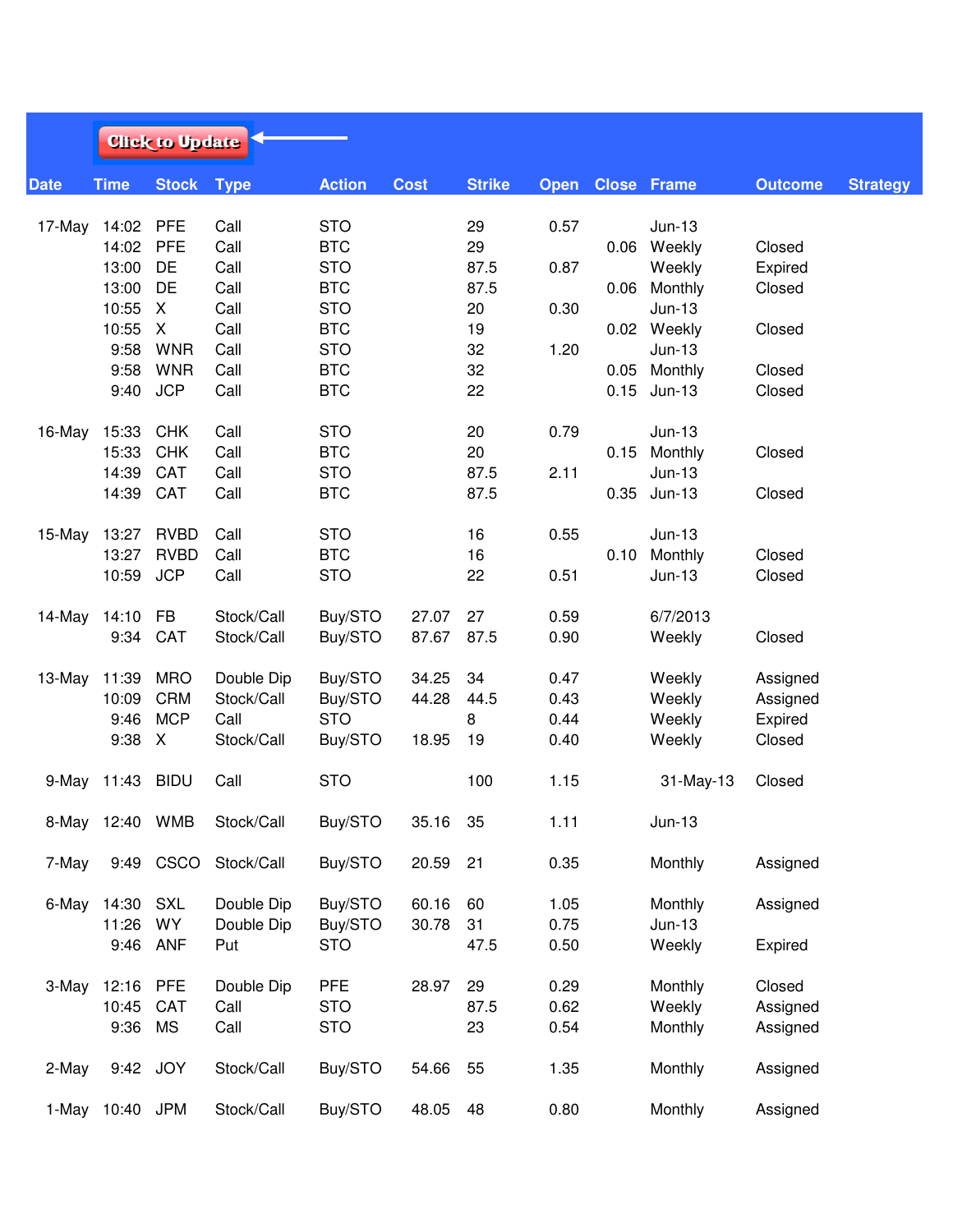| 30-Apr | 15:07<br>10:20                                                       | <b>BAX</b><br><b>BCS</b>                                                                                    | Stock/Call<br>Stock/Call                                                                   | Buy/STO<br>Buy/STO                                                                                        | 69.69<br>17.78                            | 70<br>18                                       | 1.95<br>0.30                                         |                      | Monthly<br>Monthly                                                                      | Assigned<br>Assigned                                                               |
|--------|----------------------------------------------------------------------|-------------------------------------------------------------------------------------------------------------|--------------------------------------------------------------------------------------------|-----------------------------------------------------------------------------------------------------------|-------------------------------------------|------------------------------------------------|------------------------------------------------------|----------------------|-----------------------------------------------------------------------------------------|------------------------------------------------------------------------------------|
| 29-Apr | 12:12<br>10:04<br>9:43                                               | <b>KSS</b><br><b>PBR</b><br>CSCO                                                                            | Stock/Call<br>Call<br>Stock/Call                                                           | Buy/STO<br><b>STO</b><br>Buy/STO                                                                          | 47.41<br>20.49                            | 47<br>20<br>20.5                               | 1.60<br>0.20<br>0.20                                 |                      | Monthly<br>Monthly<br>Weekly                                                            | Assigned<br>Expired<br>Assigned                                                    |
| 26-Apr | 11:09<br>11:09                                                       | <b>EBAY</b><br><b>EBAY</b>                                                                                  | Call<br>Call                                                                               | <b>STO</b><br><b>BTC</b>                                                                                  |                                           | 52.5<br>52.5                                   | 1.02                                                 | 0.05                 | Monthly<br>Weekly                                                                       | Assigned<br>Closed                                                                 |
| 25-Apr | 14:57<br>11:11                                                       | <b>RVBD</b><br>DE                                                                                           | Call<br>Call                                                                               | <b>STO</b><br><b>STO</b>                                                                                  |                                           | 16<br>87.5                                     | 0.55<br>1.44                                         |                      | Monthly<br>Monthly                                                                      | Closed<br>Closed                                                                   |
| 24-Apr | 15:16<br>14:59<br>10:30<br>9:56<br>9:32                              | <b>BP</b><br><b>DECK</b><br><b>JPM</b><br><b>AAPL</b><br><b>YUM</b>                                         | Call<br>Puts<br>Call<br>Stock/Call<br>Put                                                  | <b>STO</b><br><b>STO</b><br><b>STO</b><br>Buy/STO<br><b>BTC</b>                                           | 408.00                                    | 43<br>52.5<br>48.5<br>410<br>62.5              | 0.52<br>0.60<br>0.30<br>5.50                         | 0.01                 | $Jun-13$<br>Weekly<br>Weekly<br>Weekly<br>Weekly                                        | Expired<br>Assigned<br>Assigned<br>Closed                                          |
| 23-Apr | 12:23<br>10:23<br>9:56<br>9:47<br>9:43<br>9:35                       | <b>TYC</b><br><b>YUM</b><br><b>KORS</b><br><b>GE</b><br><b>LKK</b><br><b>COH</b>                            | Double Dip<br>Puts<br>Call<br>Call<br>Puts<br>Puts                                         | Buy/STO<br><b>STO</b><br><b>STO</b><br><b>STO</b><br><b>BTC</b><br><b>BTC</b>                             | 31.15                                     | 31<br>62.5<br>57.5<br>21.5<br>24<br>46         | 0.86<br>1.00<br>1.00<br>0.19                         | 0.10<br>0.05         | Monthly<br>Weekly<br>Monthly<br>Weekly<br>Monthly<br>Monthly                            | Assigned<br>Closed<br>Assigned<br>Assigned<br>Closed<br>Closed                     |
| 22-Apr | 15:22<br>12:15<br>11:58<br>11:33<br>10:30<br>10:05<br>9:55<br>9:49   | <b>LXK</b><br><b>EBAY</b><br><b>FL</b><br><b>GE</b><br><b>COH</b><br><b>MET</b><br>CSCO<br><b>APC</b>       | Puts<br>Stock/Call<br>Call<br>Stock/Call<br>Puts<br>Stock/Call<br>Stock/Call<br>Stock/Call | <b>STO</b><br>Buy/STO<br><b>STO</b><br>Buy<br><b>STO</b><br>Buy/STO<br>Buy/STO<br>Buy/STO                 | 51.96<br>21.21<br>35.53<br>20.44<br>79.90 | 24<br>52,5<br>33<br>46<br>35.5<br>20.5<br>80   | 1.00<br>0.43<br>0.60<br>0.90<br>0.47<br>0.20<br>1.31 |                      | Monthly<br>Weekly<br>Monthly<br>Monthly<br>Weekly<br>Weekly<br>Weekly                   | Closed<br>Closed<br>Assigned<br>Closed<br>Assigned<br>Assigned<br>Assigned         |
| 19-Apr | 14:44<br>14:44<br>10:45<br>10:45                                     | <b>STJ</b><br><b>STJ</b><br><b>RIG</b><br><b>RIG</b>                                                        | Call<br>Call<br>Call<br>Call                                                               | <b>STO</b><br><b>BTC</b><br><b>STO</b><br><b>BTC</b>                                                      |                                           | 41<br>41<br>50<br>49                           | 1.05<br>1.19                                         | 0.05<br>0.05         | Monthly<br>Monthly<br>Monthly<br>Monthly                                                | Assigned<br>Closed<br>Assigned<br>Closed                                           |
| 18-Apr | 13:36<br>13:14<br>13:14<br>12:49<br>12:49<br>12:07<br>12:07<br>11:02 | <b>CY</b><br><b>WNR</b><br><b>WNR</b><br><b>CHK</b><br><b>CHK</b><br><b>WFM</b><br><b>WFM</b><br><b>HAL</b> | Stock/Call<br>Call<br>Call<br>Call<br>Call<br>Call<br>Call<br>Call                         | Buy/STO<br><b>STO</b><br><b>BTC</b><br><b>STO</b><br><b>BTC</b><br><b>STO</b><br><b>BTC</b><br><b>STO</b> | 9.99                                      | 10<br>32<br>32<br>20<br>20<br>88<br>87.5<br>40 | 0.40<br>1.10<br>0.58<br>1.98<br>0.82                 | 0.05<br>0.04<br>0.04 | $May-13$<br>$May-13$<br>Closed<br>$May-13$<br>Monthly<br>$May-13$<br>Weekly<br>$May-13$ | Assigned<br>Closed<br>Closed<br>Closed<br>Closed<br>Assigned<br>Closed<br>Assigned |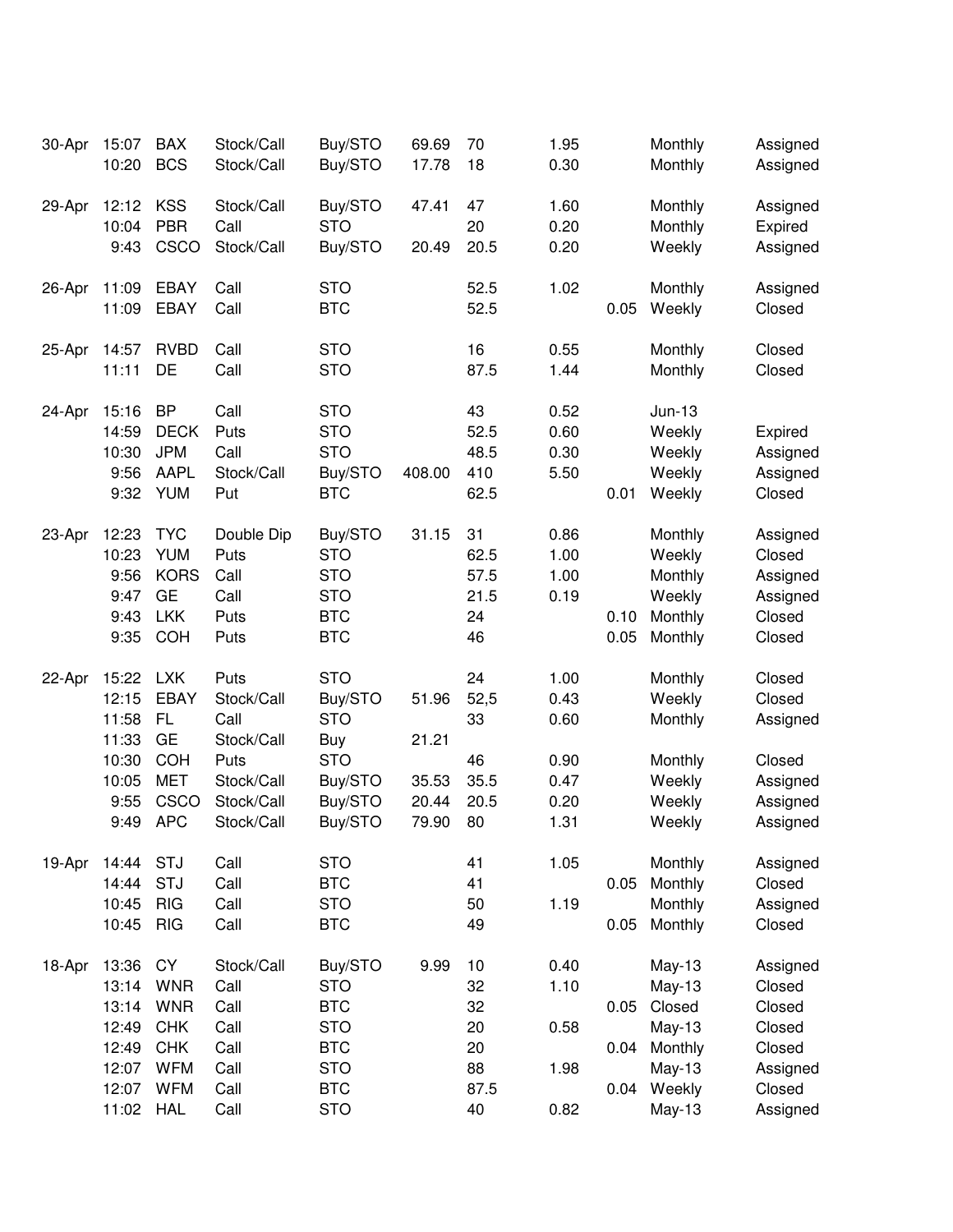|        | 11:02                            | <b>HAL</b>                                           | Call                                   | <b>BTC</b>                                           |                         | 40                           |                      | 0.04         | Monthly                                | Closed                                 |
|--------|----------------------------------|------------------------------------------------------|----------------------------------------|------------------------------------------------------|-------------------------|------------------------------|----------------------|--------------|----------------------------------------|----------------------------------------|
| 17-Apr | 12:25                            | <b>BAC</b>                                           | Stock/Call                             | Buy/STO                                              | 11.50                   | 11.5                         | 0.13                 |              | Weekly                                 | Assigned                               |
| 16-Apr | 11:20<br>9:44                    | FL<br><b>RIG</b>                                     | Double Dip<br>Stock/Call               | Buy/STO<br>Buy/STO                                   | 32.99<br>48.94          | 33<br>49                     | 0.20<br>0.70         |              | Weekly<br>Weekly                       | Expired<br>Closed                      |
| 15-Apr | 11:44<br>10:29                   | <b>MOS</b><br><b>CHK</b>                             | Stock/Call<br>Stock/Call               | Buy/STO<br>Buy/STO                                   | 57.18<br>19.17          | 57.5<br>19                   | 1.51<br>1.11         |              | Monthly<br>Monthly                     | Assigned<br>Assigned                   |
| 12-Apr | 10:58<br>10:58                   | <b>FB</b><br><b>FB</b>                               | Call<br>Call                           | <b>STO</b><br><b>BTC</b>                             |                         | 28<br>27.5                   | 1.22                 | 0.11         | Monthly<br>4/12/2013                   | Expired<br>Closed                      |
| 12-Apr | 10:25                            | <b>BIDU</b>                                          | Call                                   | <b>STO</b>                                           |                         | 100                          | 1.12                 |              | 5/3/2013                               | Expired                                |
| 11-Apr | 9:54<br>9:42                     | <b>COH</b><br><b>WFM</b>                             | Call<br>Call                           | <b>STO</b><br><b>STO</b>                             |                         | 52.5<br>87.5                 | 1.90<br>0.86         |              | May-12<br>Weekly                       | Assigned<br>Closed                     |
| 9-Apr  | 12:16<br>10:47<br>9:53           | <b>STJ</b><br><b>WNR</b><br>ORCL                     | Stock/Call<br>Stock/Call<br>Stock/Call | Buy/STO<br>Buy/STO<br>Buy/STO                        | 40.92<br>32.12<br>32.50 | 41<br>32<br>32.5             | 0.95<br>1.05<br>0.25 |              | Monthly<br>Monthly<br>Weekly           | Closed<br>Closed<br>Assigned           |
| 8-Apr  | 12:13<br>10:26                   | DE<br><b>MET</b>                                     | Call<br>Stock/Call                     | <b>STO</b><br>Buy/STO                                | 36.28                   | 87.5<br>36                   | 0.67<br>0.66         |              | Monthly<br>Weekly                      | Expired<br>Assigned                    |
| 5-Apr  | 13:38<br>13:38<br>9:57<br>9:57   | <b>HAL</b><br><b>HAL</b><br><b>CHK</b><br><b>CHK</b> | Call<br>Call<br>Call<br>Call           | <b>STO</b><br><b>BTC</b><br><b>STO</b><br><b>BTC</b> |                         | 40<br>39.5<br>20<br>20       | 0.25<br>0.38         | 0.01<br>0.02 | Monthly<br>Weekly<br>Monthly<br>Weekly | Closed<br>Closed<br>Closed<br>Closed   |
| 4-Apr  | 11:48                            | <b>FB</b>                                            | Call                                   | <b>STO</b>                                           |                         | 29                           | 0.72                 |              | 18-May-13                              | Expired                                |
| 2-Apr  | 12:25<br>12:10                   | <b>ZSL</b><br><b>CHK</b>                             | Call<br>Stock/Call                     | <b>STO</b><br>Buy/STO                                | 19.98                   | 65<br>20                     | 0.60<br>0.26         |              | Monthly<br>Weekly                      | Assigned<br>Closed                     |
| 1-Apr  | 11:09<br>10:44<br>10:12          | DE<br><b>HAL</b><br>LOW                              | Stock/Call<br>Stock/Call<br>Stock/Call | Buy/STO<br>Buy/STO<br>Buy/STO                        | 84.97<br>39.55<br>37.40 | 85<br>39.5<br>37.5           | 0.75<br>0.49<br>0.36 |              | Weekly<br>Weekly<br>Weekly             | Assigned<br>Closed<br>Assigned         |
| 28-Mar | 14:13<br>14:13<br>10:57<br>10:57 | <b>CAT</b><br><b>CAT</b><br><b>WFM</b><br><b>WFM</b> | Call<br>Call<br>Call<br>Call           | <b>STO</b><br><b>BTC</b><br><b>STO</b><br><b>BTC</b> |                         | 87.5<br>87.5<br>87.5<br>87.5 | 0.60<br>0.68         | 0.03<br>0.05 | Weekly<br>Weekly<br>Weekly<br>Weekly   | Expired<br>Closed<br>Expired<br>Closed |
| 26-Mar | 12:31<br>10:33                   | <b>JPM</b><br>CAH                                    | Stock/Call<br>Double Dip               | Buy/STO<br>Buy/STO                                   | 48.55<br>42.00          | 49<br>42                     | 0.74<br>0.60         |              | Monthly<br>Monthly                     | Expired<br>Assigned                    |
| 25-Mar | 11:36<br>9:40                    | <b>DOW</b><br>DE                                     | Double Dip<br>Double Dip               | Buy/STO<br>Buy/STO                                   | 32.58<br>87.71          | 33<br>87.5                   | 0.85<br>0.66         |              | $May-13$<br>Weekly                     | Assigned<br>Expired                    |